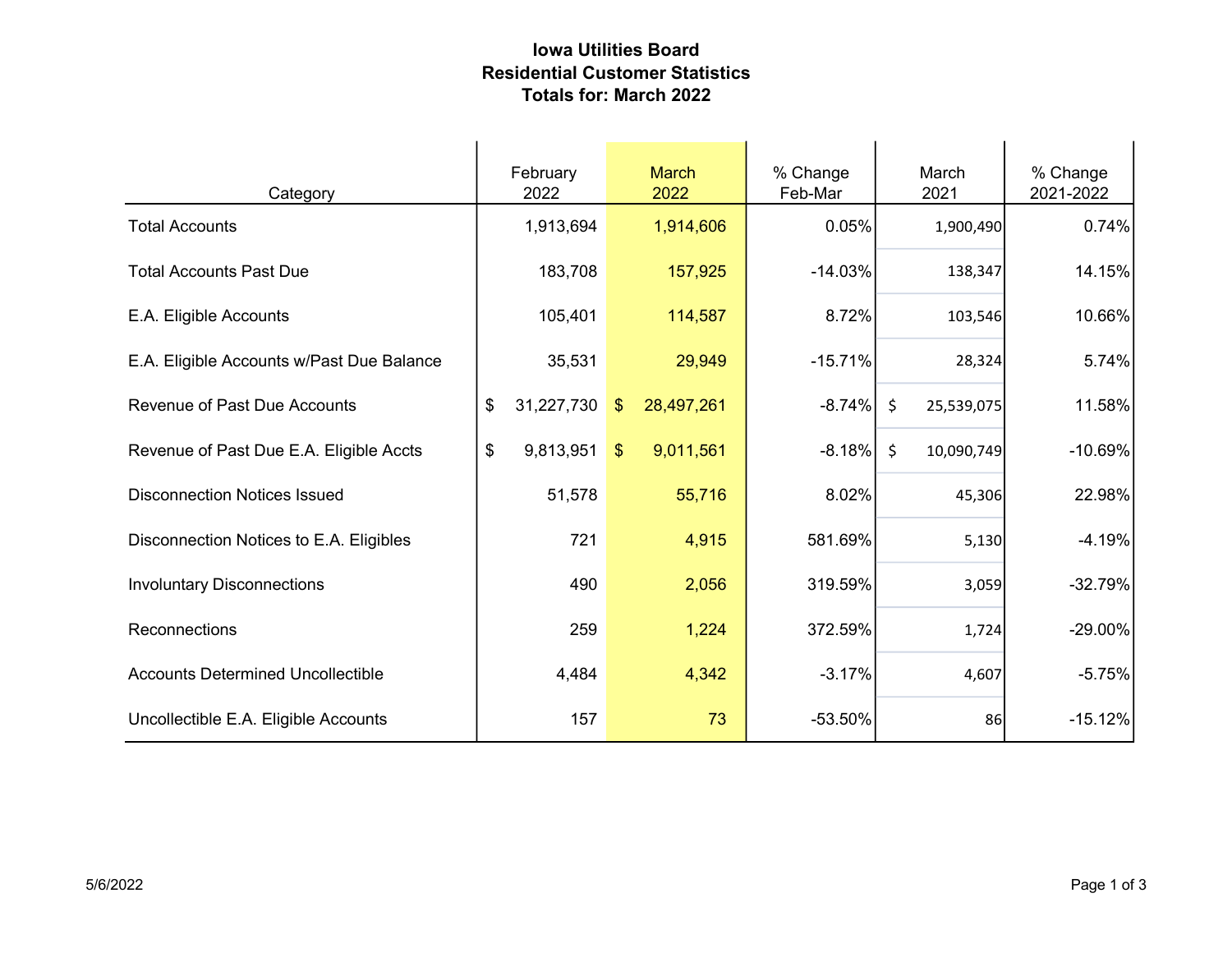## Iowa Utilities Board Residential Customer Statistics Breakdown by Company for: March 2022

|                                           | Linn County REC* | <b>Black Hills Energy</b><br>f/k/a Aquila |    | <b>Liberty Energy</b><br>f/k/a Atmos |
|-------------------------------------------|------------------|-------------------------------------------|----|--------------------------------------|
| Category                                  | (Electric Only)  | (Gas Only)                                |    | (Gas Only)                           |
| <b>Total Accounts</b>                     |                  | 145,271                                   |    | 4,021                                |
| <b>Total Accounts Past Due</b>            |                  | 9,520                                     |    | 410                                  |
| E.A. Eligible Accounts                    |                  | 6,415                                     |    | 820                                  |
| E.A. Eligible Accounts w/Past Due Balance |                  | 934                                       |    | 45                                   |
| <b>Revenue of Past Due Accounts</b>       |                  | \$<br>1,679,204                           | \$ | 106,384                              |
| Revenue of Past Due E.A. Eligible Accts   |                  | 182,093<br>\$                             | \$ | 24,869                               |
| <b>Disconnection Notices Issued</b>       |                  | 7,109                                     |    | 311                                  |
| Disconnection Notices to E.A. Eligibles   |                  | 2                                         |    | 0                                    |
| <b>Involuntary Disconnections</b>         |                  | 34                                        |    | 70                                   |
| Reconnections                             |                  | 0                                         |    | 22                                   |
| <b>Accounts Determined Uncollectible</b>  |                  | 228                                       |    | 8                                    |
| Uncollectible E.A. Eligible Accounts      |                  | 2                                         |    | 0                                    |

\* Effective July 1, 2018, Linn County REC is no longer required to file this report.